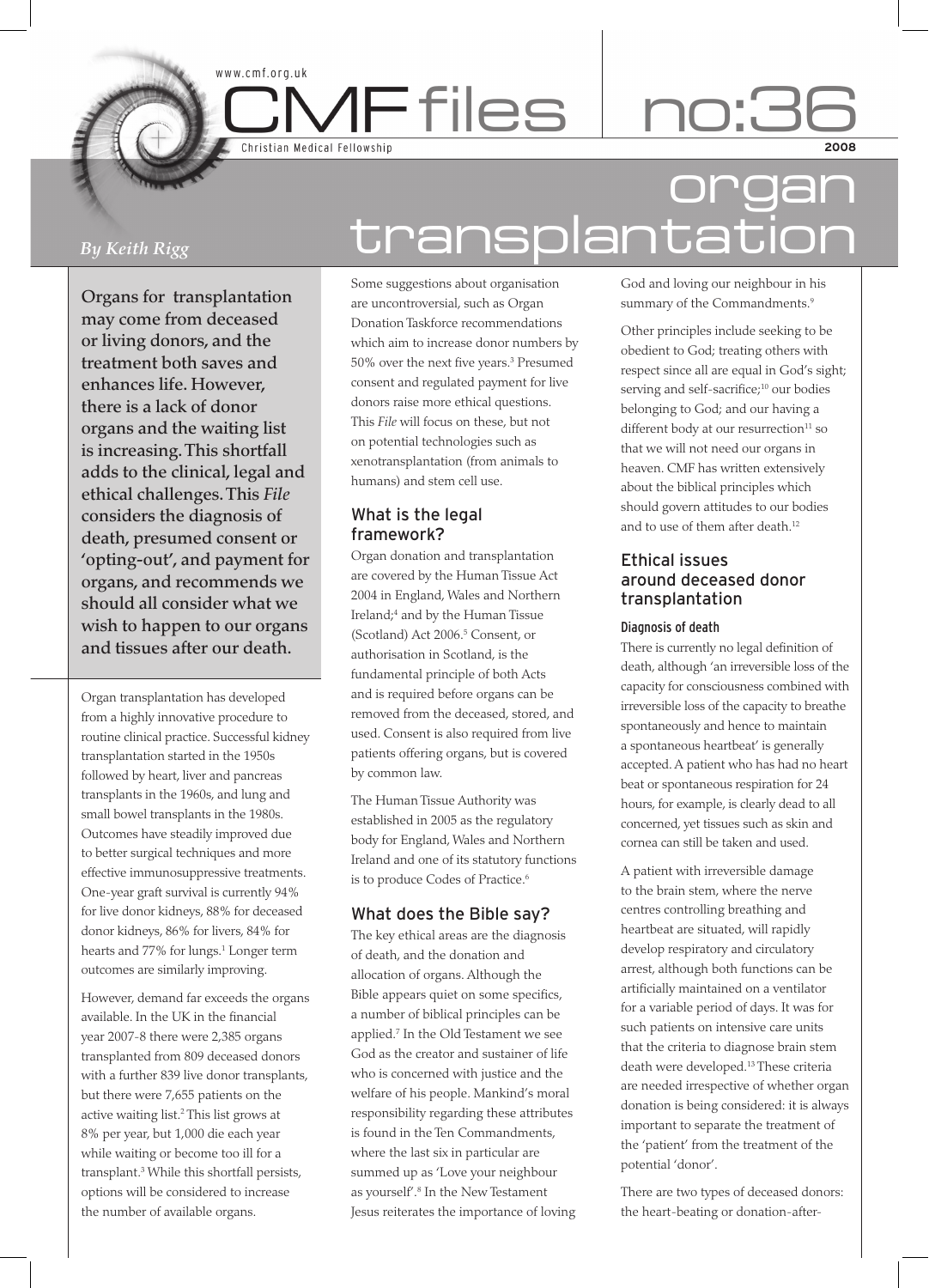#### CMF file number 36  $\vert$

brain-stem-death (DBD) donor and the non-heart-beating or donation-aftercardiac-death (DCD) donor. The DBD donor will typically be on a critical care unit with severe brain injury and, when a clinical diagnosis of brain stem death is confirmed and providing consent is obtained, organs for transplantation may be removed.

There are different categories of DCD donors, but essentially a diagnosis of cardiac death will be made with cessation of heart beat and respiration, after treatment has been withdrawn because it is now medically futile. If consent has previously been obtained, and after a stand-off period to ensure there is no spontaneous return of cardiac function, then organs may be removed.

#### *Brain stem death*

Many philosophers, ethicists, theologians and clinicians have debated when is the exact point of death? There is no agreed view. What has been accepted is that death is a process. Likewise it is accepted that irreversible destruction of the brain stem has a dire prognosis with no prospect of recovery. Therefore the majority view is that brain stem death can be considered as the patient being dead, even while respiratory and circulatory functions are artificially maintained by a ventilator. This position is supported within law and by the Code of Practice for the diagnosis of brain stem death,<sup>14</sup> which is currently being revised.

However, there is an opposing minority view that brainstem death doesn't equate with death, until the heart has stopped beating and respiration has ceased. It is therefore only after the removal of organs that the patient can be considered truly dead. The criteria for brain stem death are therefore prognostic rather than diagnostic, and cessation of brain stem function is part of the process of dying rather than the point of death.15,16 The 1980 BBC *Panorama* – 'Transplants: are the donors really dead?' – espoused this view, but it has been repeated regularly over the years. It is likely there will always be opposing views, but what is important

is that the public have confidence in the professionals and are helped to understand what is meant by brain stem death.<sup>17</sup>

## *Cardiac death*

Within the last decade there has been an increase in the number of DCD donors as a result of the decrease in DBD donors. The procedure is outlined above and although the majority have no ethical or legal concerns, there is an opposing view. The main issue relates to the stand-off period between the time of the heart stopping and perfusion of the organs prior to removal. For most tissues any period greater than 10 minutes is likely to mean injury caused by the circulation ceasing that will be detrimental to usage, while shorter periods may cause concerns about the certainty of death. Spontaneous auto-resuscitation or the 'Lazarus' phenomenon<sup>18</sup> is rare, but may occur up to 10 minutes after the heart stops.

Around the world stand-off times of 2, 5 or 10 minutes are used. In the UK 10 minutes is standard practice, although there are some intensive care specialists who feel this is not long enough. One recommendation of the Organ Donation Taskforce is to resolve outstanding legal, ethical and professional issues<sup>3</sup> and this area requires clarification.

#### Presumed consent

UK legislation is based on 'opting-in', where individuals express their wish to donate their organs. The 2004 Act<sup>4</sup> and its supporting Code of Practice<sup>6</sup> state that where an adult, while competent, has given consent for donation after death (eg through the organ donor register) then that consent is sufficient for the activity to be lawful. Where the wishes of an individual are not known, the views of a nominated representative or a person in a qualifying relationship will be sought. Although it is legal to remove organs from an individual who had expressed in life a wish to donate, this would not be enforced where a family member had strong objections.

Although surveys show that 90% of the UK population favour organ donation, only 25% are on the register.19 Currently 40% of families of potential organ

donors on intensive care units will not give consent for donation.20 Some would therefore argue that 'opting-in' does not work so other legislative frameworks should be considered. These include:

- '*Opt-out*' or *presumed consent* where consent for organ donation is presumed unless the individual has expressed their objection in life. This may be the 'hard' option where relatives' views are not taken into consideration, and the 'soft' option where they are ×.
- *Required request*, which is law in some USA states, where it is a requirement to ask about donation with families of potential donors
- *Required response* or *mandated choice* where all adults are required to make a choice about whether they wish to donate their organs or not

In either of its two forms, presumed consent is the legislative framework in much of mainland Europe and is currently on the political agenda in the UK. The British Medical Association<sup>21</sup> and others have lobbied for it throughout this decade. It was extensively debated when the Human Tissue Bill was going through Parliament in 2004, but was not supported.

Since then, as the shortage of organs has increased, the Chief Medical Officer in his 2006 report<sup>22</sup> proposed amending legislation to create an opt-out system, with proper safeguards and good public information. The Prime Minister subsequently added his support<sup>23</sup> and the Organ Donation Task Force was asked to 'examine the potential impact on organ donation of introducing an "opt-out" or presumed consent system across the UK, having regard to the views of the public and stakeholders on the clinical, ethical, legal and societal issues, and to publish its findings'.24 They are due to report in summer 2008. Surveys have shown an increasing proportion of the population in favour of presumed consent, the latest in October 2007 showing 64% in favour.<sup>21</sup>

#### *Supporting arguments*

**Presumed consent more accurately** reflects the wishes of the population. 90% support organ donation and presumed consent makes donation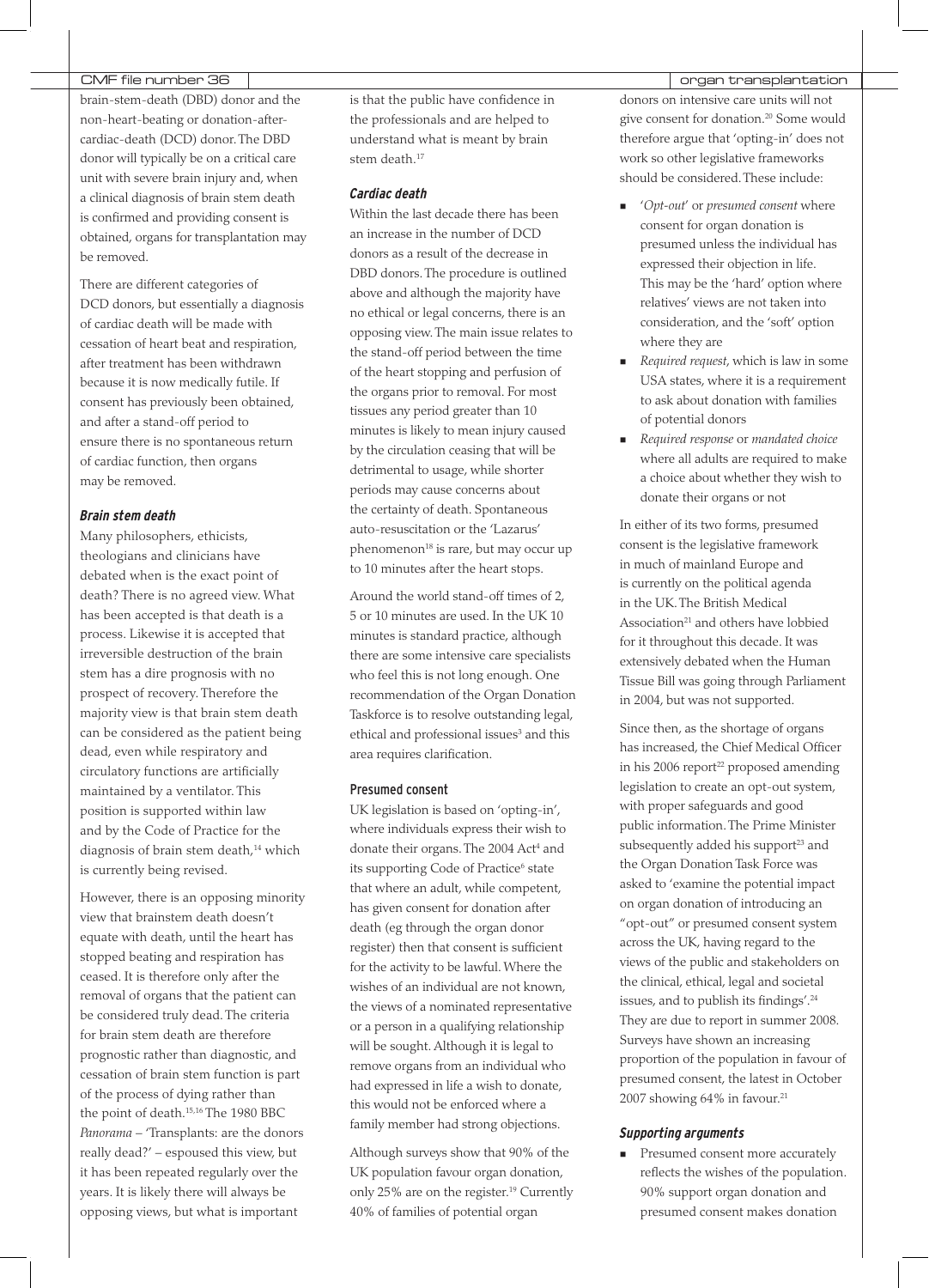## organ transplantation | www.community.community.community.community.community.community.community.community.com

- the default position. Similarly it potentially makes it easier for families to reach a decision, and changes the professionals' approach to families at the difficult time around death. UK supporters advocate the 'soft' option so families would still have a role in decision making.
- **More organs will be made available** for transplantation, although it is difficult to prove that introducing presumed consent results in this, as there are many confounding factors. Some studies have shown that, accounting for other factors, presumed consent countries have a 25-30% higher donation rate than informed consent countries,<sup>25</sup> although other studies have not shown this.
- **Safeguards would be in place** to exclude children and other vulnerable individuals without the capacity to consent.

#### *Opposing arguments*

- **Presumed consent equals no** consent, unless there is an extensive public information programme (which would need to capture the entire adult population including those on the margins of society). Only this would ensure that those who do not opt out have made a positive choice, rather than doing so by default.
- Legislation recently changed because of concern about events at Alder Hey and Bristol, and consent is now the golden thread running through the Human Tissue Act. Donation for transplantation is one of the scheduled purposes where consent is required. It would send a conflicting message to change legislation so soon and now say consent for transplantation can be treated differently from other procedures.
- 'Donation' may become 'taking' organs rather than 'giving' them and lead to a perception that the state is deciding what happens to an individual's organs rather than the individual (or the relatives, under a 'soft' system) making the decision.
- Presumed consent alone will not solve the organ shortage.

CMF recognises why an opting-out system may seem attractive, but supports organ donation as an altruistic free gift in the context of fully informed consent.<sup>26</sup> The Church of England recognises 'that an opt-in or opt-out system is not a question on which Christians hold a single set of views. The opt-in system reflects our concern to celebrate and support gracious gifts, freely given. The opt-out approach stresses Christian concern for human solidarity and living sacrificially for others.<sup>'27</sup>

Further informed public debate is required and the Organ Donation Task Force findings may help clarify the direction of travel. There is a balance to be found between respecting the wishes of donors and their families, recognising the need of potential organ recipients, and acknowledging the influence of societal, cultural and theological values.

#### Allocation of organs

The underlying ethical principles are straightforward in that organs should be allocated irrespective of age, gender, race, religion or social standing. Scripture supports this, as we have seen. However, the reality is more complex because organs are a scarce resource and not every individual who needs an organ will receive one.

UK Transplant run the organ-specific national allocation schemes with an overarching principle of ensuring patients are treated equally. Donated organs should be allocated in a fair and unbiased way, based on the patient's need and the importance of achieving the closest possible match between donor and recipient.<sup>28</sup> Some patients have a greater clinical need, while others have been waiting longer; donation rates are greater in some ethnic groups, while the need for transplantation is greater in other groups. Utilitarian principles therefore compete against deontological (duty-based) ones.29 Resource allocation has been discussed in greater detail in a previous *CMF File*. 30

# Ethical issues around living donor transplantation

The first successful living donor kidney transplant was performed by Joseph Murray in Boston in 1954 between

identical twins. Throughout the early years living donor transplantation continued at low levels, but within the last decade UK numbers have increased significantly year on year. Living donor kidney transplants currently account for 36% of transplants, and the rate is generally higher in those countries with lower deceased donation rates.

The many reasons for this include the increasing shortage of deceased donor organs, better outcomes for live donor transplants, and the increasing use (with improved outcomes) of minimally invasive surgery for the donor operation. The live donor procedure in the properly evaluated patient is generally safe with morbidity (serious complications) in 2-4% and a mortality of 0.003% (3 patients per 100,000 will die). Previously, live donor kidney transplantation was considered an area of ethical debate, in that an individual was having with a low risk an operation they didn't themselves need. However, there is now general acceptance of this provided the donor is able to give informed consent with no coercion.

#### Should autonomy be overridden?

Living donation with other organs, such as liver lobes and lung lobes, is now becoming more frequent. These procedures have higher rates of morbidity and mortality and, for example, adult to adult liver lobe donation has a mortality of 1 in 200 with a 10-20% risk of major peroperative complications. Is there a level of risk where personal autonomy should be overridden? Potential donors may be willing to take a greater risk than their recipients or clinicians would be willing to take. There is a balance to be struck between personal autonomy and responsibilities or moral accountability.<sup>31</sup>

There is an argument for applying a scriptural precedent: 'Greater love has no-one than this, that he lay down his life for his friends',<sup>10</sup> but this should be considered as demonstrating the broad principles of service and self-sacrifice, rather than as a specific command!